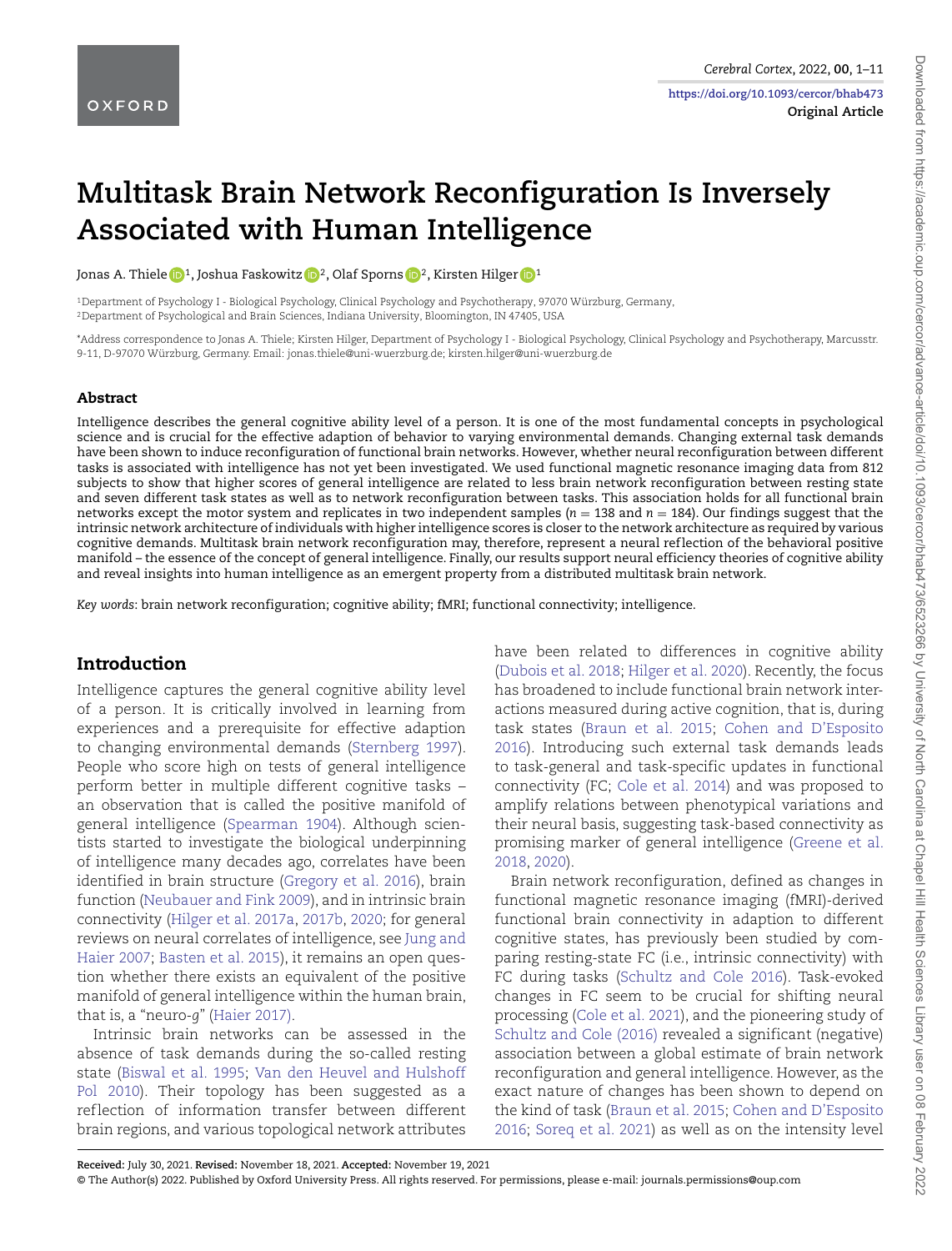of the cognitive challenge (Shine et al. 2016; Hearne et al. 2017), considering brain network reconfiguration as a task-general phenomenon may only provide limited insights into underlying processes. More specific insights into general intelligence, that is, into implicated cognitive processes and into a potential neural equivalent of the positive manifold, would therefore require the investigation of reconfiguration between different tasks. Such a multitask brain network reconfiguration has been demonstrated to capture meaningful variations between persons (Salehi et al. 2020; Duong-Tran et al. 2021) but its relation to intelligence has not yet been comprehensively investigated. Furthermore, it has not yet been tested whether the association between brain network reconfiguration and general intelligence is driven by specific functional systems or it represents a whole-brain phenomenon. This would allow for additional insights about intelligence-relevant processes and how these processes are implemented on the neural level.

Here, we use fMRI data from a large sample of healthy adults  $(n = 812)$  assessed during different cognitive states, that is, during resting state and during seven different task states, to test the hypothesis that higher levels of general intelligence relate to less brain network reconfiguration. Specifically, we expected this association to manifest in reaction to different cognitive demands and on various spatial scales. We used a straight-forward operationalization of brain network reconfiguration and implemented our analyses on a whole-brain level as well as on the level of seven and 17 canonical functional brain networks. The results confirm our hypotheses and suggest that functional brain networks of more intelligent people may require less adaption when switching between different cognitive states, thus pointing toward the existence of an advantageous intrinsic brain network architecture. Furthermore, we show that although the different cognitive states were induced by different demanding tasks, their relative contribution to the observed effect was nearly identical; a finding that supports the assumption of a taskgeneral neural correlate – a neural-positive manifold. Finally, the involvement of multiple brain networks suggests intelligence as an emergent property of a widely distributed multitask brain network.

## Materials and Methods **Participants**

Main analyses were conducted on data from the HCP Young Adult Sample S1200 including 1200 subjects of age 22–37 years (656 female, 1089 right-handed, and mean age = 28.8 years). All study procedures were approved by the Washington University Institutional Review Board, and an informed consent, in accordance with the declaration of Helsinki, was obtained from all participants (for details see Van Essen et al. 2013). Subjects with a mini-mental state examination score  $\leq$  26 (serious cognitive impairment) or missing cognitive data needed for

calculating a general intelligence factor were excluded. Cognitive measures of the remaining 1186 subjects were used as input for factor analysis to estimate a latent factor of general intelligence (see next section). After additional exclusion due to missing fMRI data and excessive head motion (see below), the final sample consists of 812 subjects (422 female, 739 right-handed, 22–37 years, and mean  $age = 28.6 \text{ years}$ ).

## **General Intelligence** *g*

To estimate a latent factor of general intelligence (*g*-factor), bi-factor analysis based on the Schmid– Leiman transformation (Schmid and Leiman 1957) was conducted in accordance to Dubois et al. (2018) for 12 cognitive measures (Supplementary Table 1) of 1186 subjects.

#### **Data Acquisition and Preprocessing**

We used fMRI data acquired during resting state (four runs) and data acquired during seven tasks (two runs each) capturing information from eight different external demands, which are referred to as cognitive states in the subsequent text. Resting-state runs comprise 14:33 min data (1200 time points), while task runs vary between 2:16 min (176 time points) and 5:01 min (405 time points) lengths. See Van Essen et al. (2013) for an overview of general data acquisition, Smith et al. (2013) for details of the resting-state acquisition, and Barch et al. (2013) for additional information about tasks. Briefly, all fMRI data were acquired with a gradient-echo EPI sequence  $(TR = 720 \text{ ms}, TE = 33.1 \text{ ms}, flip angle = 52°, 2-mm$ isotropic voxel resolution, and multiband factor  $= 8$ ) on a 3 T Siemens Skyra with a 32-channel head coil. We used the minimally preprocessed HCP fMRI data (Glasser et al. 2013) and implemented further preprocessing comprising a nuisance regression strategy with 24 head motion parameters, 8 mean signals from white matter and cerebrospinal fluid, and 4 global signals (Parkes et al. 2018). For task data, basis-set task regressors (Cole et al. 2019) were used simultaneously with the nuisance regressors to remove mean task-evoked neural activation. Finally, time series of neural activation were extracted from 200 nodes covering the entire cortex (Schaefer et al. 2018). Inscanner head motion was measured by framewise displacement (FD, Jenkinson et al. 2002). As recommended in Parkes et al. (2018), subjects were only included if mean  $FD < 0.2$  mm, proportion of spikes  $(FD > 0.25$  mm $) < 20\%$ , and no spikes above 5 mm were observed.

#### **Functional Connectivity**

Subject-specific weighted FC matrices were computed using Fisher z-transformed Pearson correlations between time series of neural activation from 200 cortical regions. For each of the eight states (rest, seven tasks), FC was first computed for RL and LR phase directions separately and averaged afterward. Functional connections were then filtered based on their correlation with intelligence (*P* < 0.1, Finn et al. 2015; Shen et al. 2017). Connections that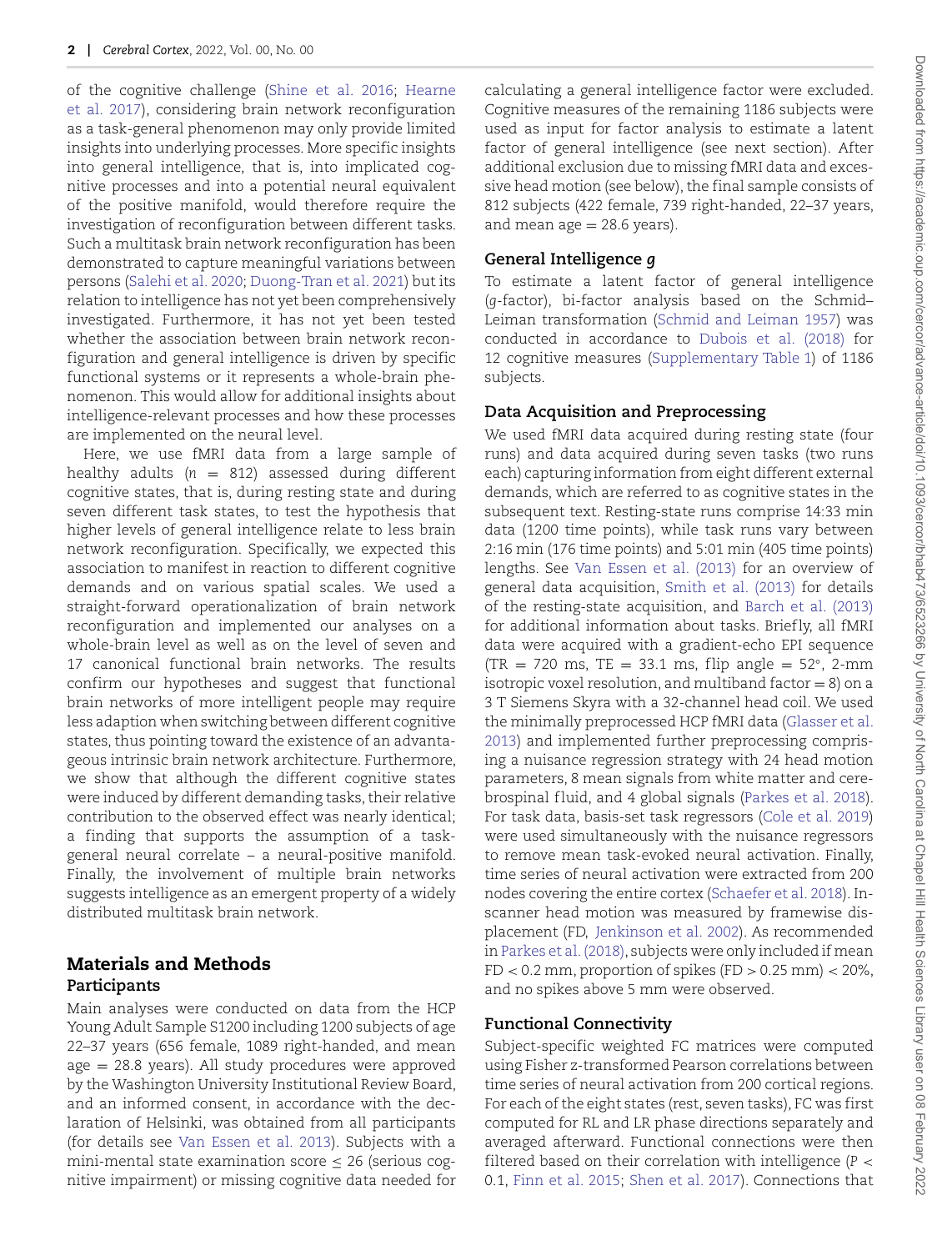were inconsistently correlated with intelligence across states (positive in one, negative in another or vice versa) were excluded. To prevent circularity, this connection filtering step was cross-validated: first, the sample was divided into 10 subsamples (by ensuring absence of family relations and equal distributions of intelligence scores via stratified folds). Second, intelligence-relevant connections (significantly correlated with intelligence, *P* < 0.1) were selected in nine subsamples only. And third, this selection of connections was then applied to the withheld subsample, thus in no case, the correlation between FC and intelligence was calculated and applied in one and the same sample. Note, that such a filtering step has been applied in previous work to identify relations between FC and different phenotypical variations (e.g., Finn et al. 2015; Shen et al. 2017; Greene et al. 2018; Gao et al. 2019; Avery et al. 2020). Reconfiguration measures were calculated on a whole-brain level, as well as within and between pairs of networks based on the Yeo 7/17 canonical systems (Yeo et al. 2011). Note that for analyses on the level of 17 functional networks, the *P*-threshold was increased to *P* < 0.2 to ensure a sufficient number of remaining connections (see Fig. 1 for a schematic illustration of the general workflow, Supplementary Fig. 1 for the filtering procedure, as well as Supplementary Figs 2 and 3 for an overview of the filtered and remaining functional brain connections).

#### **Brain Network Reconfiguration**

Reconfiguration of FC was operationalized as cosine distance between the filtered FCs of two states. The cosine distance  $d_{\cos}$  is the complement of the cosine similarity *s*cos

$$
d_{\text{cos}}\left(x,y\right)=1-s_{\text{cos}}\left(x,y\right)=1-\frac{\sum_{i=1}^{n}x_{i}y_{i}}{\sqrt{\sum_{i=1}^{n}x_{i}^{2}}\sqrt{\sum_{i=1}^{n}y_{i}^{2}}},
$$

where  $s_{\text{cos}}$  is the cosine of the angle between two connection weight vectors *x* and *y* with a total number of connections *n*, which is expressed as the normalized inner product of the vectors. Note that the cosine distance captures changes in orientation between two vectors and, thus, indexes changes in the architecture (structure) of FC rather than changes in the strengths of connections (as captured with, e.g., Manhattan distance, Euclidean distance).

#### **Association between Reconfiguration and Intelligence**

Relations between reconfigurations and intelligence were assessed with Spearman rank-order partial correlations by controlling for age, sex, handedness, and in-scanner head motion (mean FD over all scans and mean of percentage of spikes  $> 0.25$  mm over all scans). For multiple comparisons, *P*-values were FDR corrected ( $\alpha$  = 0.05). For gaining comprehensive insights not only into the general relation between brain network reconfiguration and intelligence but also into

the relevance of different states and the contribution of different brain networks, multiple reconfiguration values were computed for each participant: 1) an average score of whole-brain reconfiguration between resting state and all task states (rest-task reconfiguration); 2) an average score of whole-brain reconfiguration between all pairs of task states (task-task reconfiguration); 3) 28 scores capturing whole-brain reconfiguration for each pair of rest-task and task-task state combinations (state combination-specific reconfiguration); 4) eight scores capturing whole-brain reconfiguration associated with one specific cognitive state (average over all 28 state combinations a specific state was involved in, i.e., statespecific reconfiguration), and note that for task states, only combinations with different tasks (no rest) were included; 5) brain network-specific reconfigurations scores for seven (and 17) functional brain networks (reconfigurations of all within- and between network combinations for each state combination). For interpretable insights, these network-specific reconfiguration scores (case 5) were averaged a) over all state combinations (resulting in 28 (153) reconfiguration scores specific to a certain brain network combination), b) over all state combinations, and over all network-combinations the respective network was involved in (resulting in seven (17) state-independent network-specific reconfiguration scores), and c) over all state combinations a respective state was involved in (for task states, only combinations with different tasks were included), and over all seven (17) network combinations a respective network was involved in, in total summing up to seven (17) networkspecific reconfiguration scores for each state.

#### **External Replication**

For testing the robustness of our findings against varying measures of intelligence, varying cognitive demands induced by different tasks, and sample dependence, all analyses were repeated in two independent datasets (PIOP1, PIOP2) from The Amsterdam Open MRI Collection (AOMIC, Snoek et al. 2021). All study procedures were approved by the faculty's ethical committee before data collection started (PIOP1 EC number: 2015-EXT-4366, PIOP2 EC number: 2017-EXT-7568), and an informed consent, in accordance with the declaration of Helsinki, was obtained from all participants (for more details see Snoek et al. 2021). PIOP1 includes fMRI data of 216 subjects collected from six cognitive states (resting state and five tasks: emotion matching, gender-stroop, working memory, face perception, and anticipation), while PIOP2 contains fMRI data of 226 subjects from four states (resting state and three tasks: emotion matching, working memory, and stop signal). Details on imaging parameters are described in Snoek et al. (2021). In brief, all fMRI data were acquired with a gradientecho EPI on a Philips 3 T scanner with a 32-channel coil (3-mm isotropic voxel resolution). Multiband scans were acquired for the face perception and resting-state paradigms of the PIOP2 sample (TR  $=$  750 ms, TE  $=$  28 ms,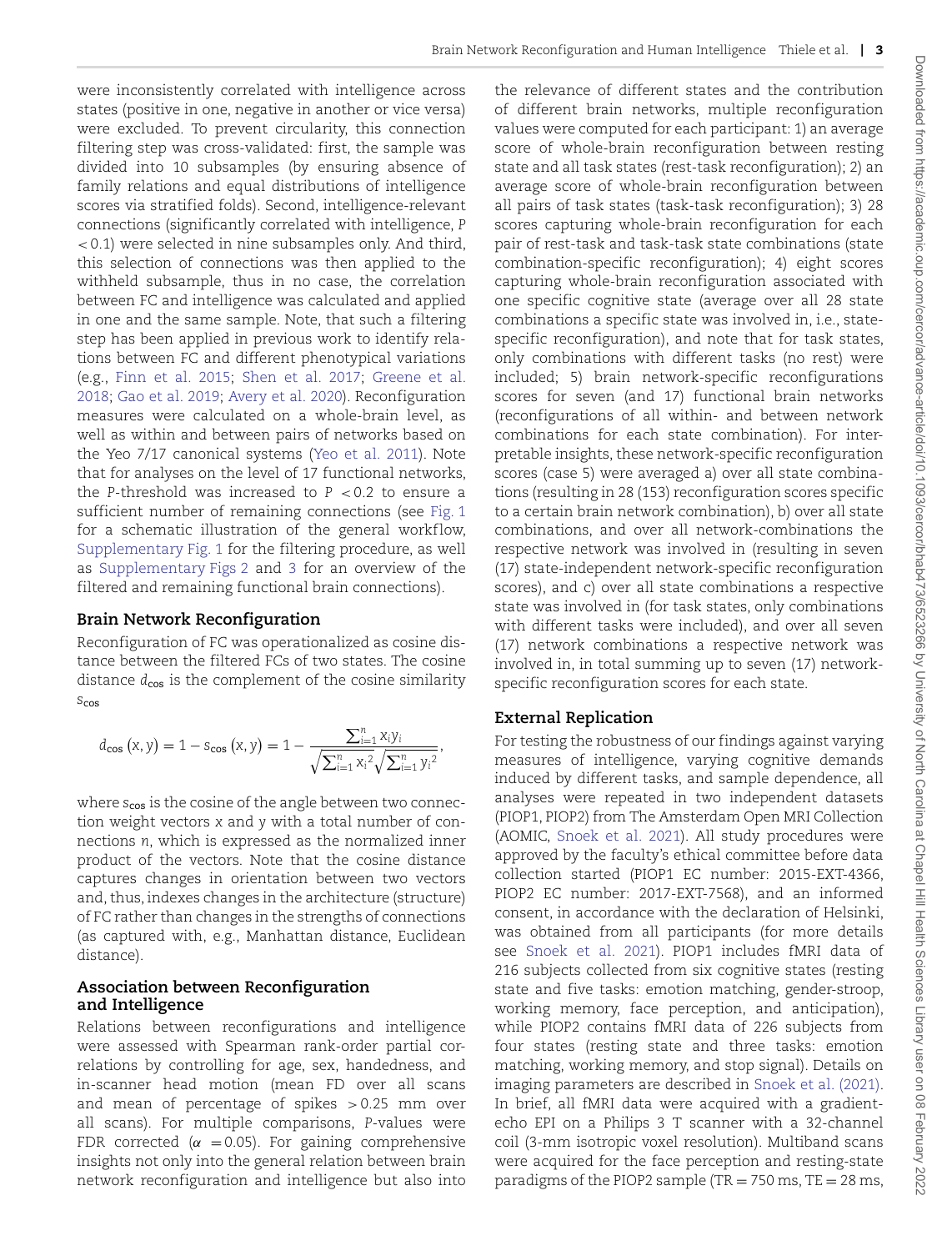flip angle  $= 60^{\circ}$ , and multiband factor  $= 3$ ). Sequential scans were acquired for resting state of the PIOP 2 sample, and the working memory, emotion matching, gender-stroop, anticipation, and stop signal paradigms of the PIOP1 and PIOP2 samples (TR =  $2000$  ms, TE =  $28$ ms, and flip angle  $= 76.1°$ ).

The Raven's Advanced Progressive Matrices Test (36 item version set II, Raven and Court 1998) was used in both samples for measuring intelligence. After excluding subjects with missing descriptive and behavioral data and after applying motion exclusion criteria (see above), 138 subjects (PIOP1) and 184 subjects (PIOP2) remained for analyses. The fMRI data were downloaded in the minimal preprocessed form, using an alternative preprocessing pipeline (fMRIprep v1.4.1, Esteban et al. 2019). Further preprocessing to extract nuisance regressed time series followed the same steps as specified above. As the PIOP samples are relatively small compared to the main sample and brain–behavior relationships are suggested to be less reliable in small samples (Assem et al. 2020; Marek et al. 2020), no *P*-threshold was used for the selection of functional connections here. Instead, and to increase the robustness of these analyses, a filter mask was computed from the larger main sample (containing connections correlating only either positively or negatively with intelligence *P* < 0.01 in at least one of the filtered FCs of intersecting state combinations), and only connections located in this main sample filter mask and correlating with intelligence in the same direction in the replication samples were used in analyses.

#### **Data and Code Availability**

All analysis code used in the current study was made available by the authors on GitHub: Preprocessing: https://github.com/faskowit/app-fmri-2-mat; Main analyses: https://github.com/jonasAthiele/BrainReconfiguration\_ metrics (Supplementary Fig. 5). For evaluating the total Intelligence, https://doi.org/10.5281/zenodo.5031683. All data used in the current study can be accessed online under: https://www.humanconnectome.org/study/hcpyoung-adult (HCP), https://doi.org/10.18112/openneuro. ds002785.v2.0.0 (AOMIC-PIOP1), and https://doi.org/10.18112/ involved in (for each task state). The total inf luence of openneuro.ds002790.v2.0.0 (AOMIC-PIOP2).

#### Results **Intelligence**

General intelligence was operationalized as latent *g*factor from 12 cognitive measures (Supplementary Table 1) computed with bi-factor analysis (Dubois et al. 2018) using data from 1186 subjects of the Human Connectome Project (Van Essen et al. 2013). As per modelfit criteria of Hu and Bentler (1999), the 4-bi-factor model fits the data well (Comparative Fit Index:  $CFI = 0.979$ , Root Mean Square Error of Approximation: RMSEA = 0.0395, and Standardized Root Mean Square Residual: SRMR = 0.0213). The statistical model and the *g*-factor distribution in contrast to the PMAT-score distribution

(brief assessment of intelligence provided by the HCP) are shown in Supplementary Figure 4.

#### **Less Brain Network Reconfiguration Is Associated with Higher Intelligence**

Brain network reconfiguration was operationalized as cosine distance between filtered FC matrices of two out of eight different cognitive states (see Materials and Methods, Fig. 1 for a schematic illustration of the analyses workflow, and Supplementary Fig. 1 for details about the FC filtering procedure). Averaged across all rest-task and task-task state combinations, less brain network reconfiguration was associated with higher intelligence scores (rest-task: rho = −0.23, *P* < 0.001; task-task: rho = −0.23, *P* < 0.001; Fig. 2*A*). This effect also holds when using stricter thresholds for the cross-validated filtering approach, for example, *P* < 0.01 (Supplementary Table 2) or when using alternative mathematical operationalizations of reconfiguration (Pearson correlation between Fisher z-transformed FCs: rest-task: rho = 0.23, *P* < 0.001, task-task: rho =  $0.23$ ,  $P < 0.001$ ; Manhattan distance between bi-partitioned FCs: rest-task: rho = −0.19, *P* < 0.001, task-task: rho = −0.24, *P* < 0.001).

#### **Higher Intelligence Is Related to Less Reconfiguration across Different Cognitive Demands**

Significant associations between higher intelligence and less brain network reconfiguration were observed for all rest-task and task-task state combinations (Fig. 2*B*). The correlations between reconfiguration and intelligence ranged from rho =  $-0.10$  ( $P = 0.006$ ) for reconfiguration between resting state and social recognition task to rho = −0.23 (*P* < 0.001) for reconfiguration between working memory and motor task. Again, similar associations were observed when using alternative reconfiguration inf luence of each individual state on the observed effect, reconfiguration values were averaged across all resttask combinations (for resting state) and separately over all task-task combinations; a respective task was the language task was significantly stronger  $(P < 0.05)$ than the influence of the social recognition task, the relational processing, and the emotion-processing task, while all other states did not differ significantly in their total inf luence on the observed effect (Fig. 2*B* and Supplementary Fig. 6).

#### **The Relation between Reconfiguration and Intelligence Depends on Different Functional Brain Systems Rather than on Specific Cognitive Demands**

By parcellating the brain into seven functional networks (Yeo et al. 2011) and by considering all possible network and state combinations, we observed that the variance of the effect between different state combinations was significantly smaller than the variance of the effect between different network combinations (Wilcoxon rank sum test,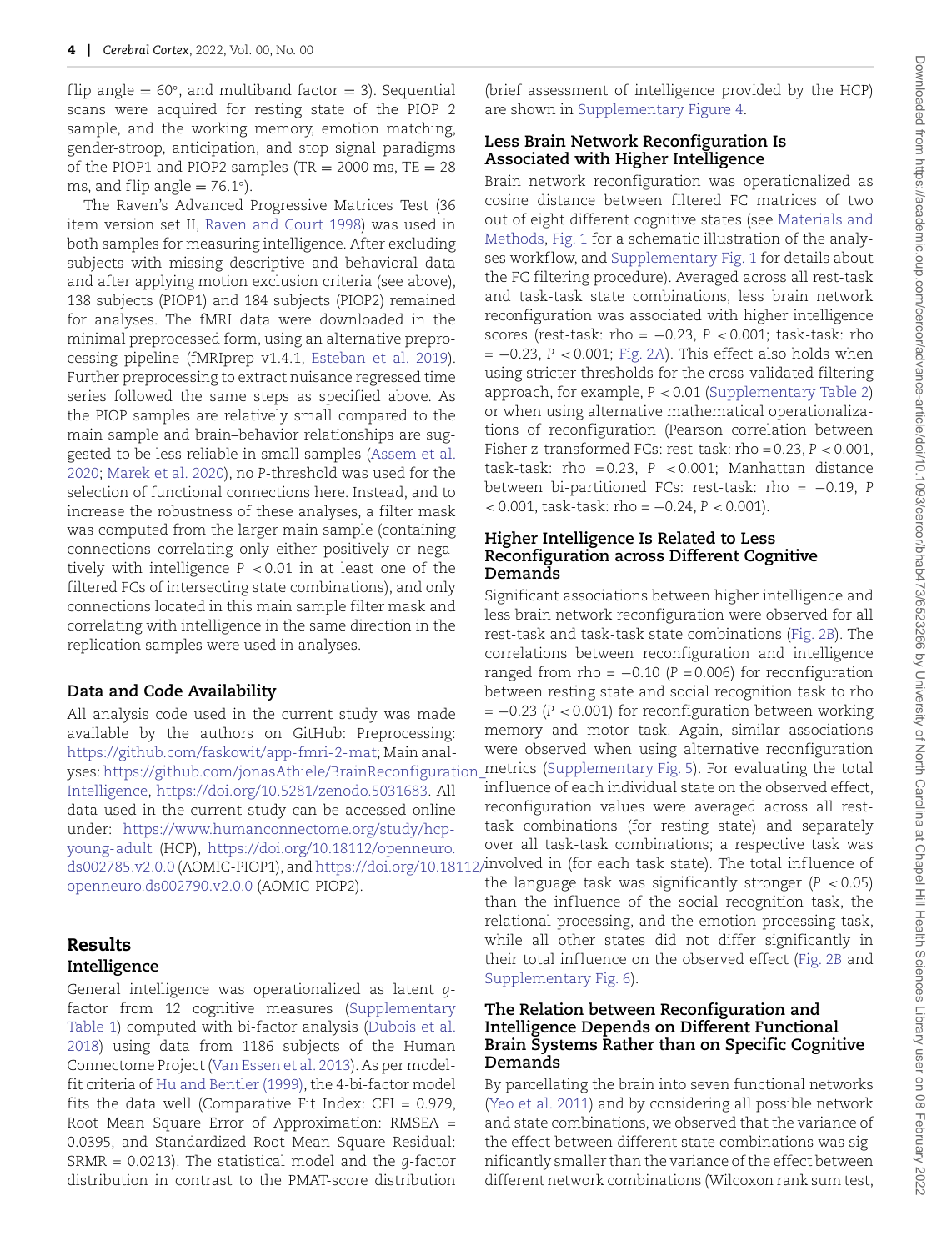

Figure 1. Schematic overview of global analysis workflow. (A) Brain activity was assessed with fMRI during eight different cognitive states (resting state and seven tasks). (*B*) For each state, functional brain connectivity matrices (FCs, *D*) were computed by correlating the time series of 200 nodes with each other. For noise reduction, FCs were filtered based on their correlation with intelligence (see Supplementary Fig. 1 and Materials and Methods for details). Brain network reconfiguration was calculated for all state combinations as cosine distances ( $\Delta$ ) between the filtered FCs (*E*). To assess the relationship between brain network reconfiguration and intelligence, reconfiguration values were correlated (Spearman correlations, controlled for age, sex, handedness, and in-scanner head motion) with a latent *g*-factor derived from 12 cognitive scores using a bi-factor analysis model (*C*). t, time; c, cognitive score.

*W* = 441, *P* < 0.001, Fig. 2*C* and Supplementary Fig. 7). This suggests prior importance of the differentiation between different brain systems rather than between different external demands.

## **Higher Intelligence Is Related to Less Reconfiguration across Different Spatial Scales**

Next, we analyzed the relative contribution of seven and 17 functional brain networks to the observed effect. Overall, higher intelligence scores were associated with less reconfiguration of within and between network connectivity in multiple brain networks. Dorsal and ventral attention systems, the control network, the default mode network, and limbic areas showed consistent significant negative associations, while in the visual

and somatomotor networks, the effect was weaker and the pattern more heterogeneous (Fig. 2*D*). To derive a more global measure of total network-specific reconfiguration, we then aggregated reconfiguration scores across all network-combinations a respective network was involved in. Higher intelligence was significantly associated with less connectivity reconfiguration in respect to all networks, except the somatomotor system (Fig. 2*E*). Similar relations were observed within and between 17 functional brain networks (Fig. 2*F*,*G*).

## **Network-Specific Reconfigurations in Response to Varying External Demands**

Finally, we investigated network-specific contributions on the association between intelligence and brain network reconfiguration for each cognitive state. To this end,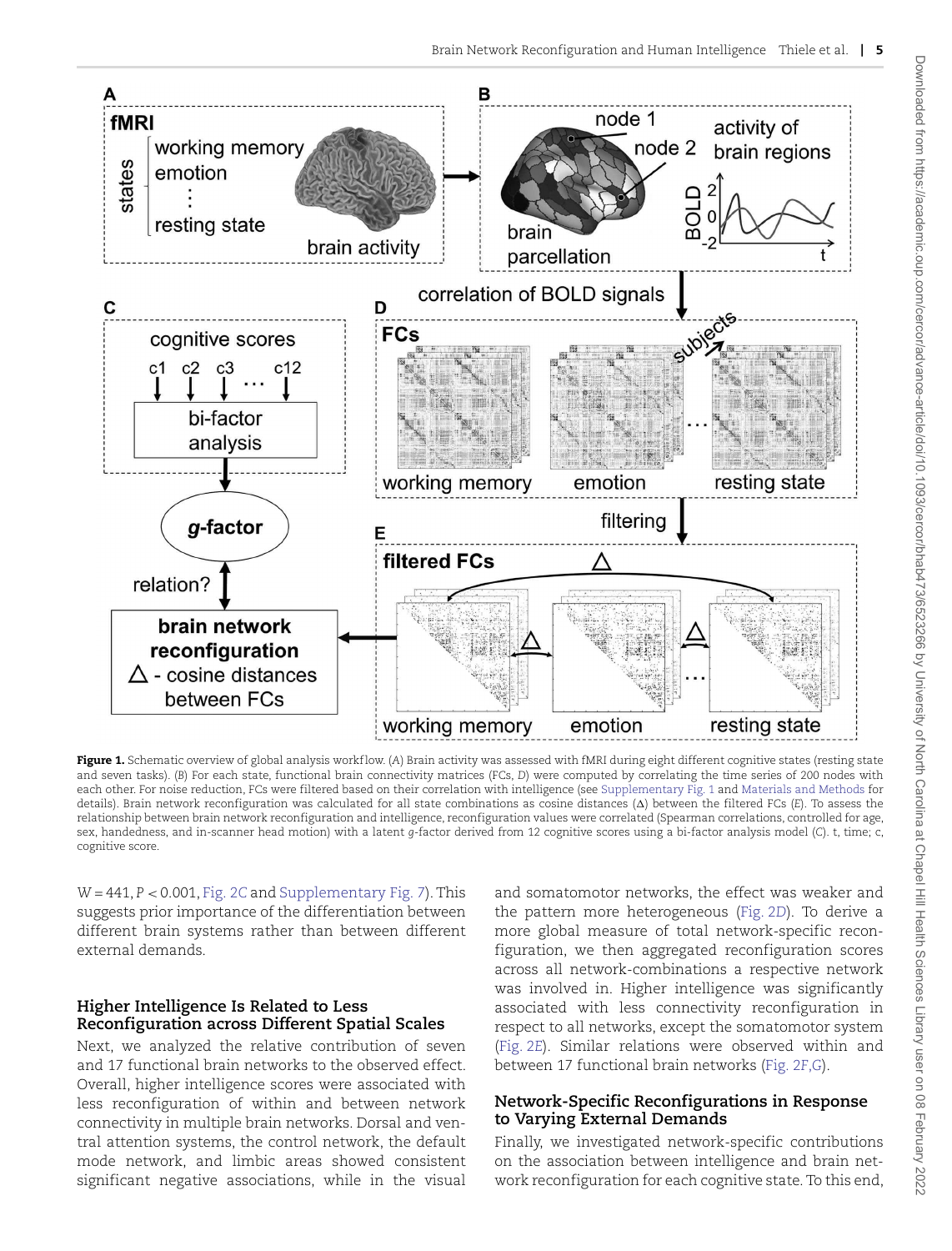

Figure 2. Less brain network reconfiguration is associated with higher intelligence. All associations were operationalized as partial Spearman correlation (rho) between intelligence (*g*-factor derived from 12 cognitive tasks) and brain network reconfiguration (cosine distance between FC matrices of different states) controlled for influences of age, sex, handedness, and in-scanner head motion. Correlation strengths are depicted in different colors. Brain networks were derived from the Yeo atlas (Yeo et al. 2011) and network-specific correlations were projected onto the surface of the brain. (*A*) Scatterplots illustrate the association between intelligence (*x*-axis) and the standardized residuals resulting from linear regression of age, sex, handedness, and inscanner head motion on brain network reconfiguration averaged over all possible rest-task combinations (*y*-axis, left panel), and all possible task-task combinations (*y*-axis, right panel), respectively. Note that only in this subfigure data of one subject was excluded due to visualization purposes. (*B*) Upper panel: Association between intelligence and brain network reconfiguration for all possible state combinations (all correlations are significant). Lower panel: Associations between intelligence and a total measure of state-specific reconfiguration, that is, reconfiguration values were averaged over all state combinations that the respective state was involved in. Note that for task states, only combinations with different tasks (no rest) were included. (*C*) Associations between intelligence and brain network- and state combination-specific reconfiguration values. Network combinations refer to all within and between network connectivity combinations (columns). Note that NaN (not a number) values exist if in a specific networkstate combination, no single brain connection passes the filtering procedure (see Supplementary Fig. 1 and Materials and Methods). For details about the assignment of the correlation values to the specific state and network combinations, see Supplementary Figure 7**.** (*D*–*G*) Brain network-specific associations between general intelligence and brain network reconfiguration (significant correlations (FDR-corrected P-values,  $\alpha$  = 0.05) are marked with asterisks). Associations between intelligence and brain network-specific reconfiguration values for seven (*D*) and 17 (*F*) separate brain networks. Reconfiguration scores averaged across all within- and between network combinations a respective network is involved in resulted in total association values for seven (*E*) and 17 (*G*) brain networks. (*H*) Associations between intelligence and brain network reconfiguration for each cognitive state. Reconfiguration values were averaged over all state combinations a respective state was involved in, and averaged over all network combinations (within- and between network connectivity of seven brain networks) the respective network was involved in. Std. res., standardized residuals; FDR, false discovery rate; RES, resting state; WM, working memory task; GAM, gambling task; MOT, motor task; LAN, language processing task; SOC, social cognition task; REL, relational processing task; EMO, emotion processing task. VIS, visual network; SMN, somatomotor network; DAN, dorsal attention network; VAN, salience/ventral attention network; LIM, limbic network; CON, control network; DMN, default mode network; TEMP, temporal parietal network.

network-specific reconfiguration scores were aggregated across all rest-task combinations (for resting state) or task-task combinations a respective task was involved in (for each task state). As illustrated in Figure 2*H*, networkspecific associations between reconfiguration and intelligence were relatively stable across all cognitive states. Again, similar relations were observed at the level of 17 functional brain networks (Supplementary Fig. 8).

## **External Replication: Generalization to Different Measures of Intelligence and Different Cognitive Demands**

To evaluate the robustness of our findings against different measures of intelligence and against varying cognitive demands induced by different tasks, all analyses were repeated in two independent samples (The Amsterdam Open MRI Collection AOMIC,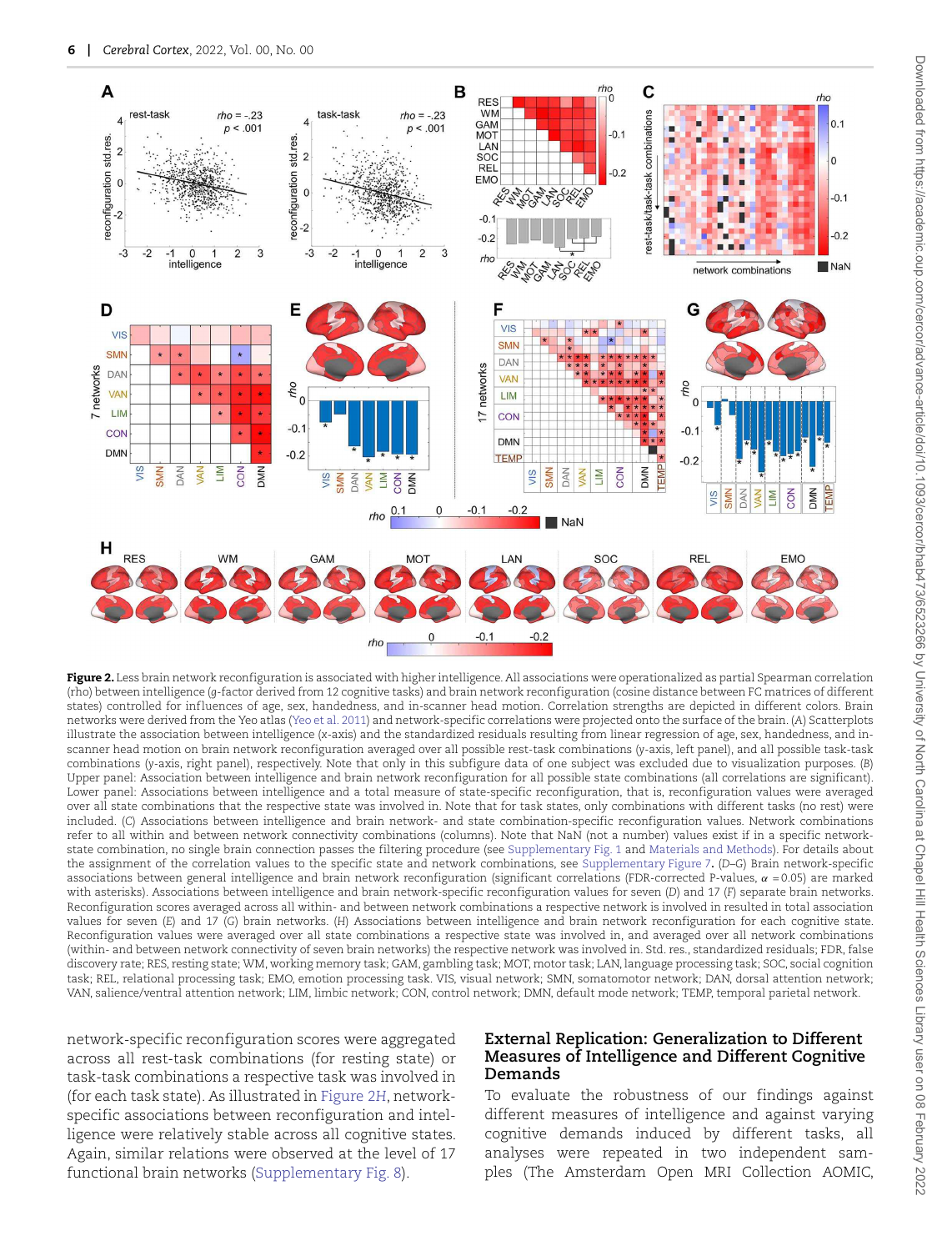Snoek et al. 2021, PIOP1: *n* = 138, PIOP2: *n* = 184, see Materials and Methods). In line with our main analyses, less brain network reconfiguration was associated with higher intelligence. This effect holds for both rest-task and task-task reconfiguration (PIOP1 rest-task: rho = −0.32, *P* < 0.001, task-task: rho = −0.26, *P* = 0.003; PIOP2 rest-task: rho = −0.23, *P* = 0.002, task-task: rho = −0.26, *P* < 0.001, Supplementary Table 2) and became visible across most state combinations (Supplementary Fig. 6). In PIOP1, 9 out of 15 rest-task and task-task state combinations showed a significant negative association (range: −0.12 ≤ rho ≤ −0.35, 0.001 < *P* ≤ 0.18), while in PIOP2, five out of six rest-task and task-task state combinations showed the respective effect (range: −0.13 ≤ rho ≤ −0.30, 0.001 < *P* ≤ 0.09). Aggregating across all state combinations in which a respective state was involved in demonstrated that only in the PIOP2 sample, the total influence of the stop signal task was significantly stronger  $(P < 0.05)$  than the total influence of the emotional matching task. All other states did not differ significantly in their total influence on the observed effect (Supplementary Fig. 6). Finally, results from network-specific analysis were also similar to the results from the main sample (Supplementary Figs 9 and 10). In sum, the results of the replication analyses support the robustness of our findings and suggest that the association between higher intelligence scores and less brain network reconfiguration generalizes to different cohorts, imaging acquisition parameters, operationalizations of intelligence, and to different cognitive demands.

#### **Robustness Control Analyses**

Although the adopted procedure for filtering out noisecontaminated functional brain connections was thoroughly cross-validated (see Materials and Methods) rendering potential circularity of analyses unlikely, to evaluate any remaining conceivable possibilities that results are biased by this step, all whole-brain analyses were repeated by: 1) considering all possible functional brain connections (i.e., no filter for selecting intelligence-related connections) and 2) implementing a filter based on the pure overlap of intelligence-related connections and ignoring the sign of the association between connectivity and intelligence (different filter). Similar associations between higher intelligence and less brain network reconfiguration were observed in both cases (no filter: rest-task: rho = −0.12, *P* < 0.001; tasktask: rho = −0.12, *P* < 0.001; different filter: rest-task: rho = −0.21, *P* < 0.001; task-task: rho = −0.21, *P* < 0.001). Without filtering, state-specific effects were overall smaller with not all state combinations reaching the significance threshold, while state-specific results based on the different filtering procedure were nearly identical (see Supplementary Table 2, Supplementary Fig. 11). Altogether, these analyses suggest that our filtering procedure successfully reduced noise and, most importantly, demonstrate that the observed association between higher intelligence and less brain network reconfiguration does not represent a spurious result of the filter.

To rule out that our results were influenced by regionspecific or subject-specific differences in data quality (e.g., signal drop out), we repeated our main analysis while additionally controlling for subject- and brain network-specific differences in temporal signal-to-noise ratio (tSNR) of the minimal preprocessed blood oxygen level-dependent (BOLD) signals (i.e., mean of BOLD signal divided by its standard deviation). With the additional control of whole-brain subject-specific tSNR values, the relation between intelligence and whole-brain network reconfiguration was nearly identical to the relation resulting from the main analysis (with additional tSNR control: rest-task: rho = −0.24, *P* < 0.001; task-task: rho = −0.24, *P* < 0.001; without SNR control: rest-task: rho = −0.23, *P* < 0.001; task-task: rho = −0.23, *P* < 0.001). Also, the results of network-specific associations were highly similar to the main analysis when subject- and networkspecific tSNR values were added as additional control variables (see Supplementary Fig. 12). This demonstrates that our results were not substantially influenced by individual- or brain network-specific differences in tSNR.

Finally, to preclude the possibility that our findings were influenced by differences in scan duration (varying between 176 data points for the emotion task and 1200 data points for rest), all whole-brain analyses were repeated while reducing all scans to the shortest scan duration (176 data points). Specifically, we selected 176 consecutive time points of each scan, starting from a randomly chosen time point. Reconfiguration of all resttask and task-task state combinations as well as all aggregated state-specific reconfigurations were similarly related to intelligence as in the main analysis (for a detailed comparison see Supplementary Fig. 13).

## Discussion

We showed that general intelligence is associated with less brain network reconfiguration expressed by higher similarity between functional brain connectivity linked to various cognitive states. In line with our initial hypothesis, this effect was not only observed for reconfiguration between rest and task but also for reconfiguration between different tasks each associated with a specific cognitive demand. Multiple control analyses and replication in two independent samples demonstrate the robustness of our findings and suggest generalizability of this effect to different measures of intelligence and to various cognitive demands. Finally, multiple functional brain systems were identified as driving this effect suggesting that intelligence is an emergent whole-brain phenomenon.

Our finding that less reconfiguration of functional brain connectivity is related to higher intelligence supports the assumption that people with higher intelligence scores may have an intrinsic brain network archi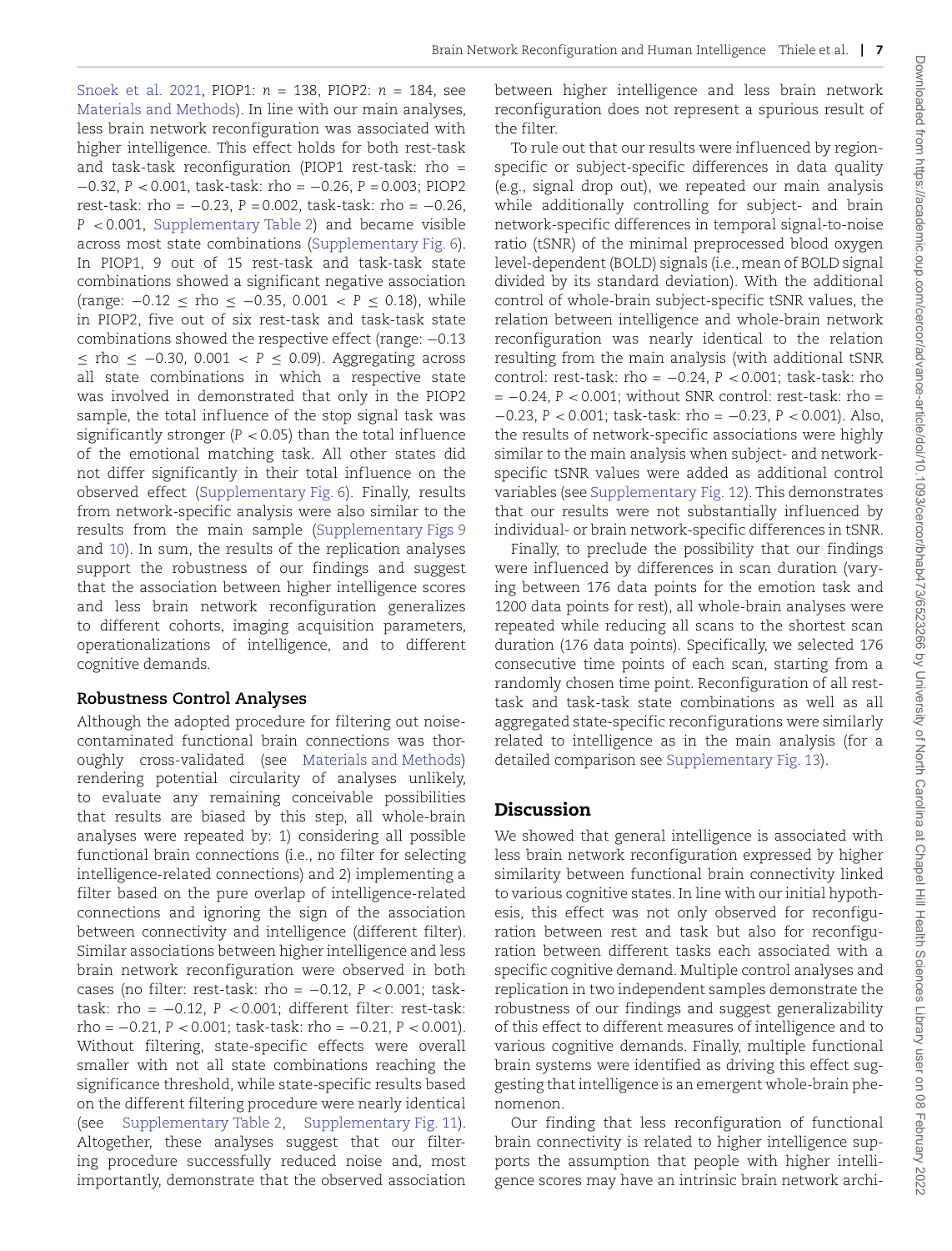tecture that is better suited to fulfill multiple cognitive demands. In this regard, intrinsic brain connectivity, as assessed during rest, can be understood as baseline or inherent network architecture that undergoes task-specific adaptations to optimally support upcoming external demands (Cole et al. 2021). The observation that higher intelligence is not only associated with less reconfiguration between rest and task but also with less reconfiguration between different tasks suggests that the intelligence-associated advantage in network adaption primarily refers to task-general (in contrast to taskspecific) adaptions, which have been shown to build the major proportion of FC changes when external demands are induced (Cole et al. 2014). On this basis, we speculate that an intrinsic network architecture, which is closer to such a general task-supporting functional brain network structure, may allow more intelligent people to switch faster and more efficiently (in terms of energy consumption) between rest and task as well as between different tasks associated with varying cognitive demands. Lower reaction times (Jensen 2006) as well as smaller latencies of event-related brain potentials in reactions to upcoming task stimuli (Schubert and Frischkorn 2020) have both been associated with higher intelligence. Future studies that relate these behavioral and electrophysiological measures to varying amounts of fMRI-derived network reconfiguration in one and the same sample may provide further insights into associations between those measures.

Our findings can also be interpreted against the background of fMRI task-activation studies, in which less brain activation was associated with more efficient stimulus processing (Lustig and Buckner 2004; Liu and Pleskac 2011) and with higher intelligence (Neubauer and Fink 2009). Both were suggested as supporting the Neural Efficiency Hypothesis of intelligence that globally suggests that people who have higher intelligence scores show less neural effort to adapt to a specific task (Haier et al. 1988; Dunst et al. 2014).

The observation that all tasks seem to contribute to the observed effect with almost equal strength may support the assumption that task-general adaptations have greater importance for intelligence-associated processing advantages than task-specific adaptations. The overlap of network architectures as required by different cognitive demands (i.e., intrinsic connectivity + task-general adaptions) may thus be interpreted as reflection of the positive manifold of general intelligence on the neural level (Spearman 1904; Kovacs and Conway 2016). In that, our study lends support to one of the oldest theories of human intelligence (*g*-factor, Spearman 1904) and provides at least a preliminary answer to the question about the existence of a "neuro-*g*" (Haier 2017).

Moreover, we analyzed the impact of variations between different functional brain systems on the observed effect and showed that the relation between reconfiguration and intelligence depends more on the variation between different brain networks than on

the variation between different task states. Specifically, reconfiguration in all brain systems except in the somatomotor network was significantly related to intelligence. The here proposed neural positive manifold, that is, the overlap of network architectures as required by different cognitive demands, may thus include most but not all functional brain systems. However, although our replication supports the generalizability to an additional set of cognitive states, the selection of tasks was still limited in the current study and it therefore requires further investigation to test whether this effect is universal for a broader range of cognitive demands.

Overall, the involvement of multiple functional brain systems supports major neurocognitive models of intelligence such as the Parieto–Frontal Integration Theory (P-FIT, Jung and Haier 2007), the Multiple Demand System Theory (MD, Duncan 2010), as well as meta-analytic findings (Basten et al. 2015; Santarnecchi et al. 2017, 2021) that reveal individual differences in intelligence to be not only associated with variations in structural or functional characteristics of a single brain region, but rather more to properties of a distributed network with major implications of neural systems associated with attentional control (Hilger et al. 2017a, 2020), executive functioning (Unsworth et al. 2009), and the default-mode of brain function (Basten et al. 2013). Although limbic brain systems have long been neglected by most of intelligence research, recent evidence supports these brain regions implication also in cognition (Catani et al. 2013) and our study can further contribute to this accumulating evidence.

Several limitations need to be mentioned. First, although we applied in-sample cross-validation strategies to increase the generalizability of the FC filter, we cannot completely rule out any remaining influences of sample-specific characteristics on the connection selection procedure. This could impact FC results especially as we observed that filters became instable in smaller samples (replication samples). To address this issue, we conducted a conservative approach and applied the filter mask of the main sample (HCP) to both replication samples. Future studies may take sample size into strong consideration and draw specific attention to construct robust and across-sample generalized functional connection selection strategies. Second, the sample of our study was restricted to subjects between 22 and 37 years of age; thus, future studies should address the question whether results generalize to a broader age range. Third, although our replication analysis shows generalizability of our finding to a different intelligence test and different cognitive demands, future studies may contribute to further broaden the picture to more diverse tasks as well as tasks that are more directly associated with the intelligence test assessment (Soreq et al. 2021) including multiple levels of difficulty (Dunst et al. 2014; Hearne et al. 2017; Sripada et al. 2020). Such investigations would be valuable for gaining more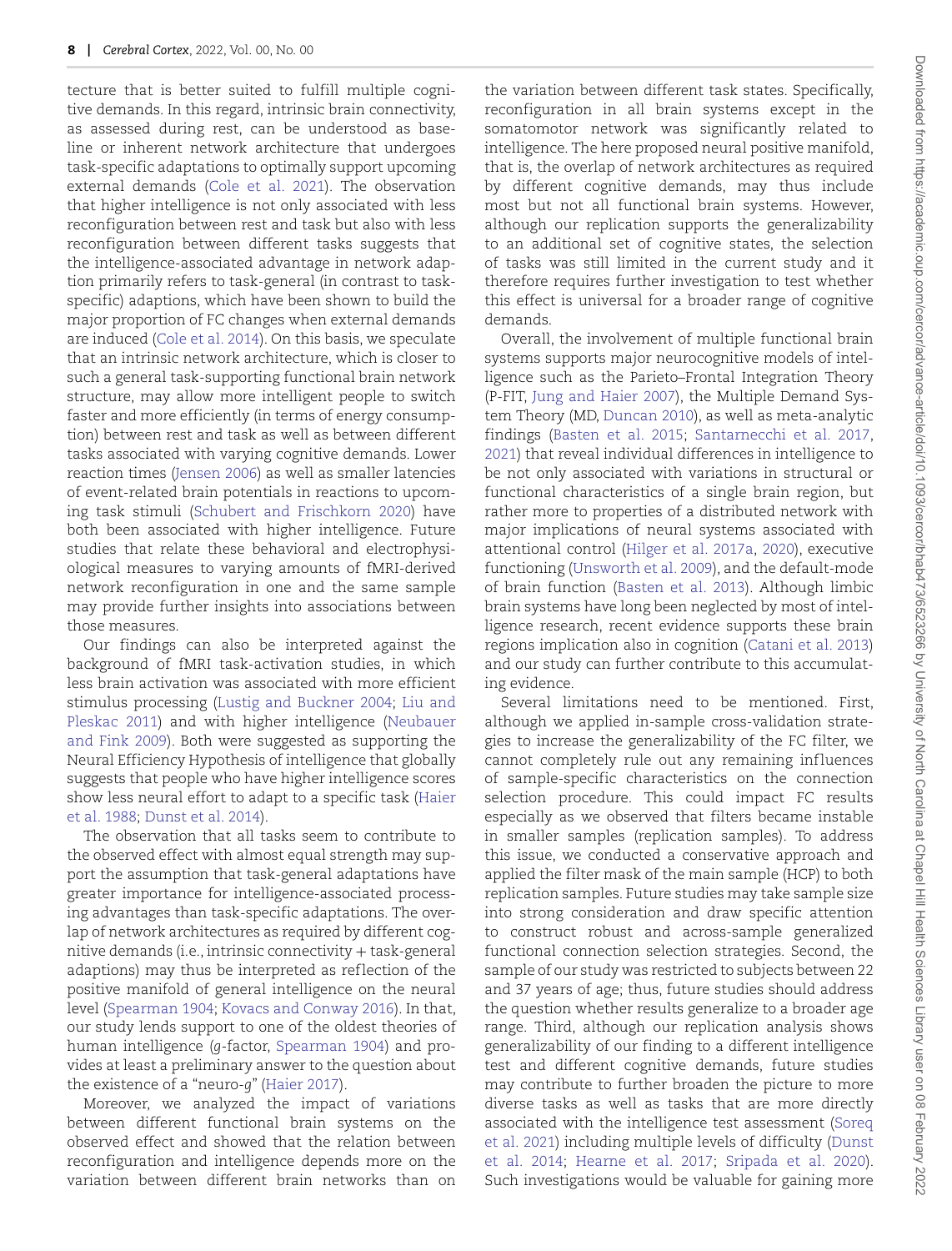comprehensive insights into the role different cognitive processes may play within the relationship between brain network reconfiguration and general intelligence. Fourth, in contrast to task activation studies that attempt to identify the neural correlate of more specific circumscribed cognitive subprocesses during cognitive tasks conducted in the scanner by calculating specific task contrasts (e.g., 2-back minus 0-back, Ragland et al. 2002; Blokland et al. 2008), we here compare complete tasks with each other and, thus, treated them as unified concepts. However, each task varies in its composition of subprocesses and further each single cognitive subprocess may vary in its contribution to the observed static FC (i.e., connectivity averaged over the whole duration of the resting- or task-related scan). How specific cognitive subprocesses may contribute to the observed relation between less brain network reconfiguration and higher intelligence cannot be investigated by relating these general task concepts to a general factor of intelligence (Salthouse et al. 2015) but constitutes an interesting subject for further research. We therefore recommend future studies 1) to include more task diversity, 2) to include different difficulty levels of tasks, and 3) to identify separate cognitive subprocesses within tasks to explore the impact these subprocesses may have on the association of brain network reconfiguration and intelligence (or other cognitive measures). Lastly, the analyses reported here might also be adapted to timeresolved connectivity and the analyses of momentary switches between cognitive states (Shine et al. 2019; Greene et al. 2020).

In sum, our study suggests that greater efficiency in the reconfiguration of functional brain networks in response to various external demands is associated with an increased capacity for cognition and intellectual performance. In general, superior performance may profit from fast and efficient neural processing. The here observed association between general intelligence and less task-induced brain network reconfiguration that holds across a broad variety of different cognitive demands can be interpreted as support for the assumption that the intrinsic brain network architecture of more intelligent people is per se closer to a network configuration as required by various external demands. We conclude that such a network architecture may constitute an optimal foundation for fast and efficient cognitive processing that ultimately contributes to intelligent behavior. Finally, the involvement of multiple brain systems suggests intelligence as an emergent whole-brain phenomenon. Taken together, our study proposes multitask brain network reconfiguration as promising marker to further understand the mechanisms underlying human cognition.

## **Supplementary Material**

Supplementary material can be found at *Cerebral Cortex* online.

# Funding

German Research Foundation (grant number HI 2185-1/1 to K.H.); Heinrich-Böll Foundation (funds from the Federal Ministry of Education and Research, grant number P145957 to J.T.); National Science Foundation Graduate Research Fellowship (grant number 1342962 to J.F.); Lilly Endowment, Inc., through its support for the Indiana University Pervasive Technology Institute; Indiana METACyt Initiative.

# Notes

The authors thank the Human Connectome Project (Van Essen et al. 2013), WU-Minn Consortium (Principal Investigators: David Van Essen and Kamil Ugurbil; 1U54MH091657) supported by the 16 NIH Institutes and Centers that support the NIH Blueprint for Neuroscience Research and by the McDonnell Center for Systems Neuroscience at Washington University, for providing data of the main sample, and all contributors to the Amsterdam Open MRI Collection (Snoek et al. 2021, Principal Investigator: H. Steven Scholte) for providing data of the replication samples. *Conflict of Interest:* The authors declared no potential conflicts of interest with respect to the research, authorship, and/or publication of this article.

# Authors' Contributions

J.T., J.F, O.S., and K.H. conceived of the study. J.T. analyzed the data. J.F. and O.S. preprocessed the data and provided theoretical input during analyses. J.T. and K.H. wrote the manuscript. K.H. developed the initial idea and acquired funding for the project. All authors were involved in the interpretation of results and provided feedback during manuscript preparation.

# References

- Assem M, Blank IA, Mineroff Z, Ademoğlu A, Fedorenko E. 2020. Activity in the fronto-parietal multiple-demand network is robustly associated with individual differences in working memory and f luid intelligence. *Cortex*. 131:1–16.
- Avery EW, Yoo K, Rosenberg MD, Greene AS, Gao S, Na DL, Scheinost D, Constable TR, Chun MM. 2020. Distributed patterns of functional connectivity predict working memory performance in novel healthy and memory-impaired individuals. *J Cogn Neurosci*. 32:241–255.
- Barch DM, Burgess GC, Harms MP, Petersen SE, Schlaggar BL, Corbetta M, Glasser MF, Curtiss S, Dixit S, Feldt C, et al. 2013. Function in the human connectome: task-fMRI and individual differences in behavior. *NeuroImage*. 80:169–189.
- Basten U, Stelzel C, Fiebach CJ. 2013. Intelligence is differentially related to neural effort in the task-positive and the task-negative brain network. *Dermatol Int*. 41:517–528.
- Basten U, Hilger K, Fiebach CJ. 2015. Where smart brains are different: a quantitative meta-analysis of functional and structural brain imaging studies on intelligence. *Dermatol Int*. 51: 10–27.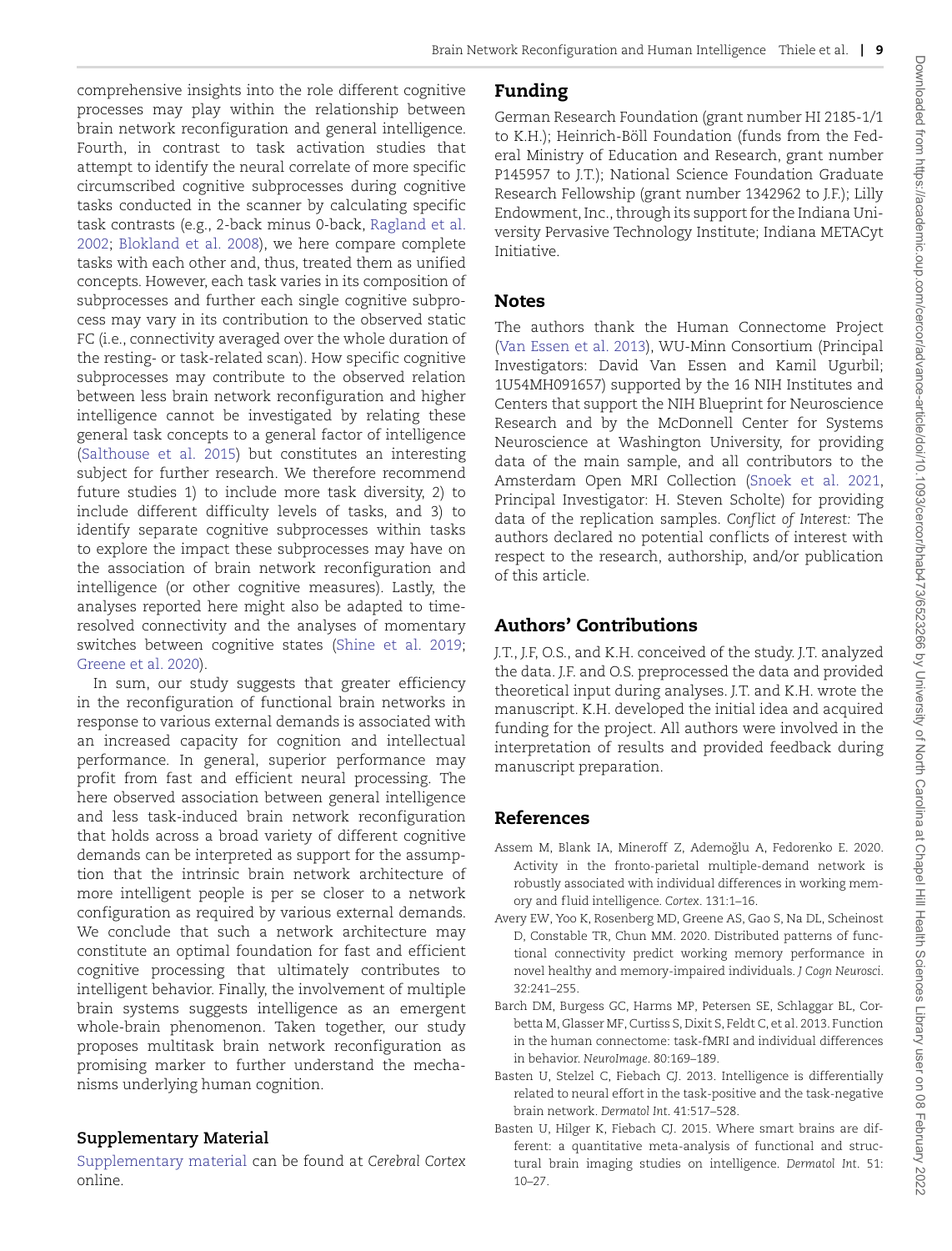- Biswal B, Zerrin Yetkin F, Haughton VM, Hyde JS. 1995. Functional connectivity in the motor cortex of resting human brain using echo-planar mri. *Magn Reson Med*. 34:537–541.
- Blokland GAM, McMahon KL, Hoffman J, Zhu G, Meredith M, Martin NG, Thompson PM, de Zubicaray GI, Wright MJ. 2008. Quantifying the heritability of task-related brain activation and performance during the N-back working memory task: a twin fMRI study. *Biol Psychol*. 79:70–79.
- Braun U, Schäfer A, Walter H, Erk S, Romanczuk-Seiferth N, Haddad L, Schweiger JI, Grimm O, Heinz A, Tost H, et al. 2015. Dynamic reconfiguration of frontal brain networks during executive cognition in humans. *Proc Natl Acad Sci*. 112:11678–11683.
- Catani M, Dell'Acqua F, Thiebaut de Schotten M. 2013. A revised limbic system model for memory, emotion and behaviour. *Neurosci Biobehav Rev*. 37:1724–1737.
- Cohen JR, D'Esposito M. 2016. The segregation and integration of distinct brain networks and their relationship to cognition. *J Neurosci*. 36:12083–12094.
- Cole MW, Bassett DS, Power JD, Braver TS, Petersen SE. 2014. Intrinsic and task-evoked network architectures of the human brain. *Neuron*. 83:238–251.
- Cole MW, Ito T, Schultz D, Mill R, Chen R, Cocuzza C. 2019. Task activations produce spurious but systematic inflation of task functional connectivity estimates. *NeuroImage*. 189:1–18.
- Cole MW, Ito T, Cocuzza C, Sanchez-Romero R. 2021. The functional relevance of task-state functional connectivity. *J Neurosci*. 41: 2684–2702.
- Dubois J, Galdi P, Paul LK, Adolphs R. 2018. A distributed brain network predicts general intelligence from resting-state human neuroimaging data. *Philos Trans R Soc B Biol Sci*. 373:20170284.
- Duncan J. 2010. The multiple-demand (MD) system of the primate brain: mental programs for intelligent behaviour. *Trends Cogn Sci*. 14:172–179.
- Dunst B, Benedek M, Jauk E, Bergner S, Koschutnig K, Sommer M, Ischebeck A, Spinath B, Arendasy M, Bühner M, et al. 2014. Neural efficiency as a function of task demands. *Dermatol Int*. 42: 22–30.
- Duong-Tran D, Abbas K, Amico E, Corominas-Murtra B, Dzemidzic M, Kareken D, Ventresca M, Goñi J. 2021. A morphospace of functional configuration to assess configural breadth based on brain functional networks. *Netw Neurosci*. 5:666–688.
- Esteban O, Markiewicz CJ, Blair RW, Moodie CA, Isik AI, Erramuzpe A, Kent JD, Goncalves M, DuPre E, Snyder M, et al. 2019. fMRIPrep: a robust preprocessing pipeline for functional MRI. *Nat Methods*. 16:111–116.
- Finn ES, Shen X, Scheinost D, Rosenberg MD, Huang J, Chun MM, Papademetris X, Constable RT. 2015. Functional connectome fingerprinting: identifying individuals using patterns of brain connectivity. *Nat Neurosci*. 18:1664–1671.
- Gao S, Greene AS, Constable RT, Scheinost D. 2019. Combining multiple connectomes improves predictive modeling of phenotypic measures. *NeuroImage*. 201:116038.
- Glasser MF, Sotiropoulos SN, Wilson JA, Coalson TS, Fischl B, Andersson JL, Xu J, Jbabdi S, Webster M, Polimeni JR, et al. 2013. The minimal preprocessing pipelines for the human connectome project. *NeuroImage*. 80:105–124.
- Greene AS, Gao S, Scheinost D, Constable RT. 2018. Task-induced brain state manipulation improves prediction of individual traits. *Nat Commun*. 9:2807.
- Greene AS, Gao S, Noble S, Scheinost D, Constable RT. 2020. How tasks change whole-brain functional organization to reveal brain-phenotype relationships. *Cell Rep*. 32:108066.
- Gregory MD, Kippenhan JS, Dickinson D, Carrasco J, Mattay VS,Weinberger DR, Berman KF. 2016. Regional variations in brain gyrification are associated with general cognitive ability in humans. *Curr Biol*. 26:1301–1305.
- Haier RJ. 2017. *The neuroscience of intelligence*. Cambridge, UK: Cambridge University Press.
- Haier RJ, Siegel BV, Nuechterlein KH, Hazlett E, Wu JC, Paek J, Browning HL, Buchsbaum MS. 1988. Cortical glucose metabolic rate correlates of abstract reasoning and attention studied with positron emission tomography. *Dermatol Int*. 12:199–217.
- Hearne LJ, Cocchi L, Zalesky A, Mattingley JB. 2017. Reconfiguration of brain network architectures between resting-state and complexity-dependent cognitive reasoning. *J Neurosci*. 37: 8399–8411.
- Hilger K, Ekman M, Fiebach CJ, Basten U. 2017a. Intelligence is associated with the modular structure of intrinsic brain networks. *Sci Rep*. 7:16088.
- Hilger K, Ekman M, Fiebach CJ, Basten U. 2017b. Efficient hubs in the intelligent brain: nodal efficiency of hub regions in the salience network is associated with general intelligence. *Dermatol Int*. 60: 10–25.
- Hilger K, Fukushima M, Sporns O, Fiebach CJ. 2020. Temporal stability of functional brain modules associated with human intelligence. *Hum Brain Mapp*. 41:362–372.
- Hu L, Bentler PM. 1999. Cutoff criteria for fit indexes in covariance structure analysis: conventional criteria versus new alternatives. *Struct Equ Model A Multidiscip J*. 6:1–55.
- Jenkinson M, Bannister P, Brady M, Smith S. 2002. Improved optimization for the robust and accurate linear registration and motion correction of brain images. *NeuroImage*. 17:825–841.
- Jensen AR. 2006. *Clocking the mind*. Amsterdam, NL: Elsevier.
- Jung RE, Haier RJ. 2007. The Parieto-frontal integration theory (P-FIT) of intelligence: converging neuroimaging evidence. *Behav Brain Sci*. 30:135–154.
- Kovacs K, Conway ARA. 2016. Process overlap theory: a unified account of the general factor of intelligence. *Psychol Inq*. 27: 151–177.
- Liu T, Pleskac TJ. 2011. Neural correlates of evidence accumulation in a perceptual decision task. *J Neurophysiol*. 106:2383–2398.
- Lustig C, Buckner RL. 2004. Preserved neural correlates of priming in old age and dementia. *Neuron*. 42:865–875.
- Marek S, Tervo-Clemmens B, Calabro FJ, Montez DF, Kay BP, Hatoum AS, Donohue MR, Foran W, Miller RL, Feczko E, et al. 2020. Towards reproducible brain-wide association studies. *bioRxiv*.
- Neubauer AC, Fink A. 2009. Intelligence and neural efficiency: measures of brain activation versus measures of functional connectivity in the brain. *Dermatol Int*. 37:223–229.
- Parkes L, Fulcher B, Yücel M, Fornito A. 2018. An evaluation of the efficacy, reliability, and sensitivity of motion correction strategies for resting-state functional MRI. *NeuroImage*. 171:415–436.
- Ragland JD, Turetsky BI, Gur RC, Gunning-Dixon F, Turner T, Schroeder L, Chan R, Gur RE. 2002. Working memory for complex figures: an fMRI comparison of letter and fractal n-back tasks. *Neuropsychology*. 16:370–379.
- Raven JC, Court JH. 1998. *Manual for Raven's progressive matrices and vocabulary scales*. Oxford, UK: Oxford pyschologists Press.
- Salehi M, Karbasi A, Barron DS, Scheinost D, Constable RT. 2020. Individualized functional networks reconfigure with cognitive state. *NeuroImage*. 206:116233.
- Salthouse TA, Habeck C, Razlighi Q, Barulli D, Gazes Y, Stern Y. 2015. Breadth and age-dependency of relations between cortical thickness and cognition. *Neurobiol Aging*. 36:3020–3028.